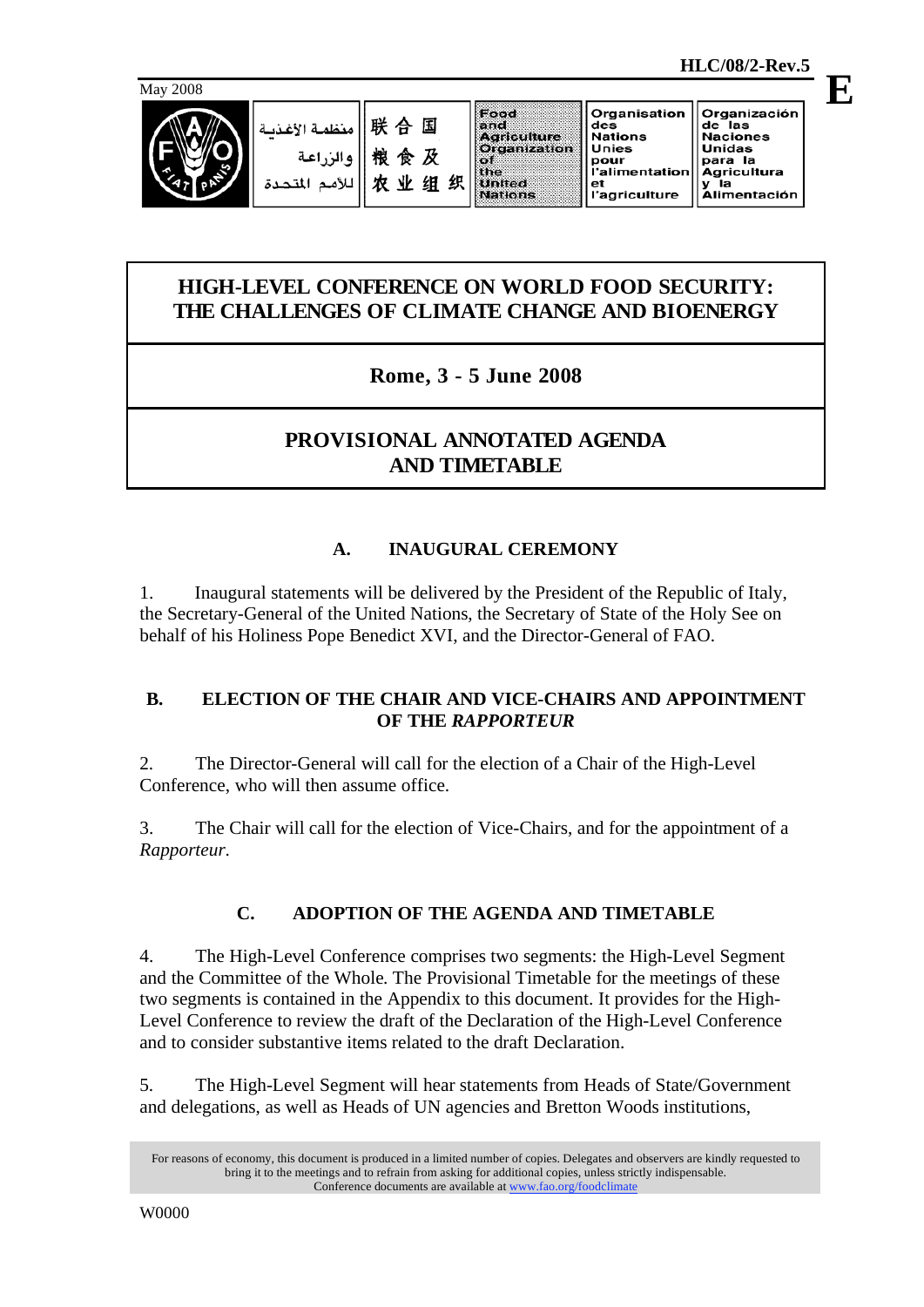international inter-governmental, non-governmental and private sector organizations and other institutions. At its conclusion the High-Level Conference will adopt a Declaration.

6. The High-Level Conference is invited to adopt its agenda and timetable.

#### **D. ESTABLISHMENT OF THE COMMITTEE OF THE WHOLE AND OTHER ARRANGEMENTS**

7. The High-Level Conference is invited to appoint a Chair for the Committee of the Whole.

#### **E. OPENING OF THE COMMITTEE OF THE WHOLE**

8. The Committee of the Whole will be opened by the Director-General. Statements will be delivered by the Independent Chair of the FAO Council and others.

#### **F. REVIEW OF THE DRAFT TEXT OF THE DECLARATION**

9. The draft Declaration is presented in the *Report of the Co-Chairs of the Informal Open-ended Contact Group* (HLC/08/3) for consideration and review by the Committee of the Whole, so that this may be agreed and forwarded to the final Plenary meeting for adoption.

#### **G. DISCUSSION OF SUBSTANTIVE ITEMS RELATED TO THE DRAFT DECLARATION**

10. The Committee of the Whole will consider substantive items related to the draft Declaration in four roundtables focussing on:

- (1) High food prices: causes, consequences and possible solutions;
- (2) Climate change and food security;
- (3) Transboundary pests and diseases;
- (4) Bioenergy and food security.

11. In preparation for the High-Level Conference, a number of expert meetings and stakeholder consultations were convened. Their reports are at the disposal of the High-Level Conference as technical background documents<sup>1</sup> at: www.fao.org/foodclimate/conference.

 $\frac{1}{1}$  HLC/08/BAK/1,*Climate change adaptation and mitigation in the food and agriculture sector.* HLC/08/BAK/2, *Climate change, water and food security.* 

HLC/08/BAK/3, *Climate change and biodiversity for food and agriculture.* 

HLC/08/BAK/4*, Climate-related transboundary pests and diseases.*

HLC/08/BAK/5, *Climate change and disaster risk management.*

HLC/08/BAK/6, *Climate change for fisheries and aquaculture.*

HLC/08/BAK/7, *Bioenergy policy, markets and trade and food security*.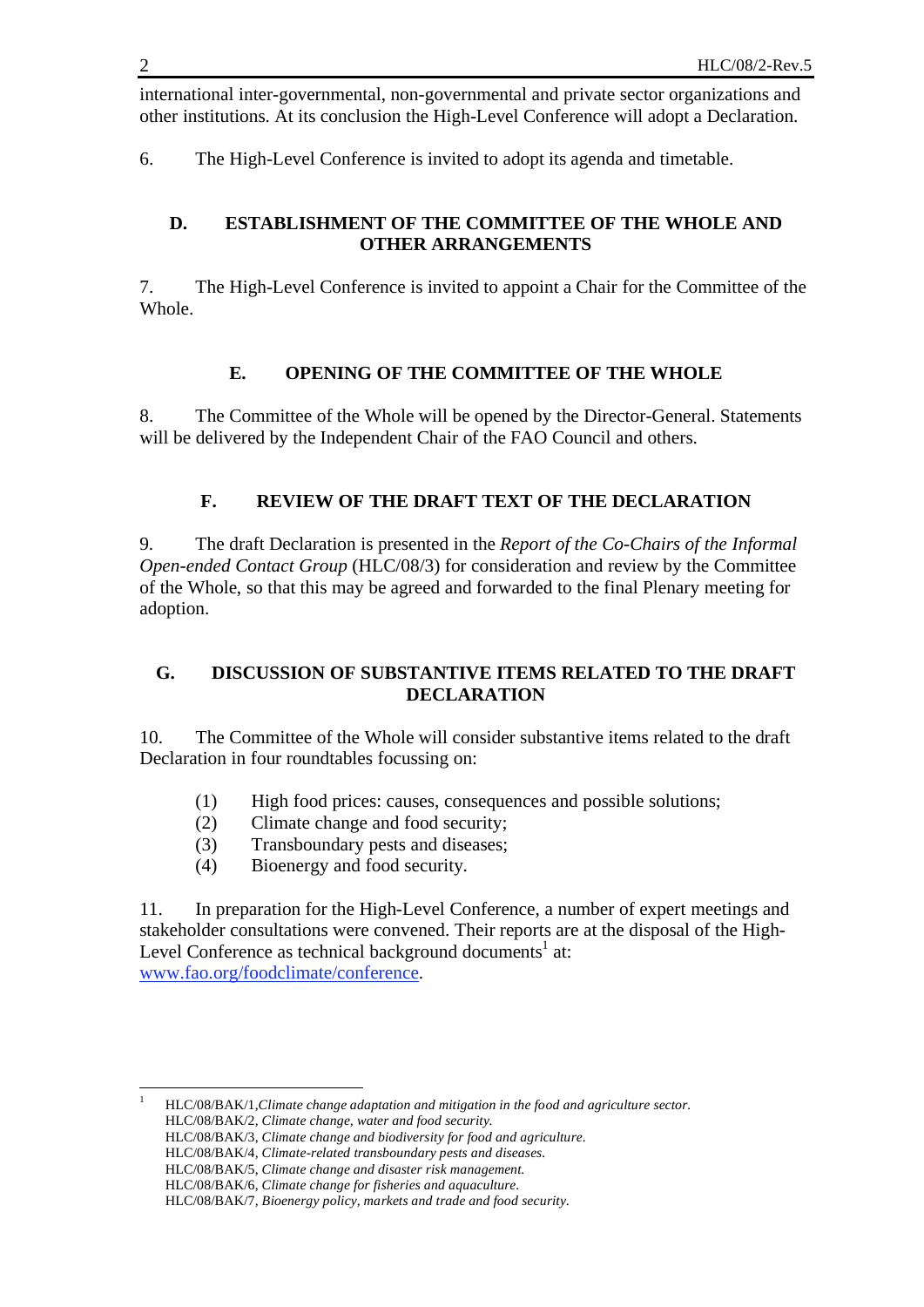<u>.</u>

12. Response options to the challenges to world food security, as identified by the above-mentioned expert meetings and stakeholder consultations, are given in information documents.<sup>2</sup>

13. Participants are invited to review the substantive items with a view to identifying responses and recommendations, as appropriate.

### **H. ADOPTION OF THE REPORT OF THE COMMITTEE OF THE WHOLE**

14. The *Rapporteur* will present the draft report of the discussions of the Committee of the Whole for adoption.

### **I. ADOPTION OF THE REPORT AND DECLARATION OF THE HIGH-LEVEL CONFERENCE**

15. The High-Level Conference will reconvene in Plenary to adopt the Report of the High Level Conference, which will be presented by the Chair of the Committee of the Whole.

16. The Declaration will be adopted at the conclusion of the High-Level Conference.

<sup>2</sup> HLC/08/INF/1, *Soaring food prices: facts, perspectives, impacts and actions required.*  HLC/08/INF/2, *Climate change adaptation and mitigation: challenges and opportunities for food security.* HLC/08/INF/3, *Bioenergy, food security and sustainability - towards an international framework*. HLC/08/INF/4, *Financial mechanisms for adaptation to and mitigation of climate change in the food and agriculture sectors.* 

HLC/08/INF/5, *Climate change, bioenergy and food security: options for decision makers identified by expert meetings.* 

HLC/08/INF/6*, Climate change, bioenergy and food security: civil society and private sector perspectives*  HLC/08/INF/7, *Climate-related transboundary pests and diseases.*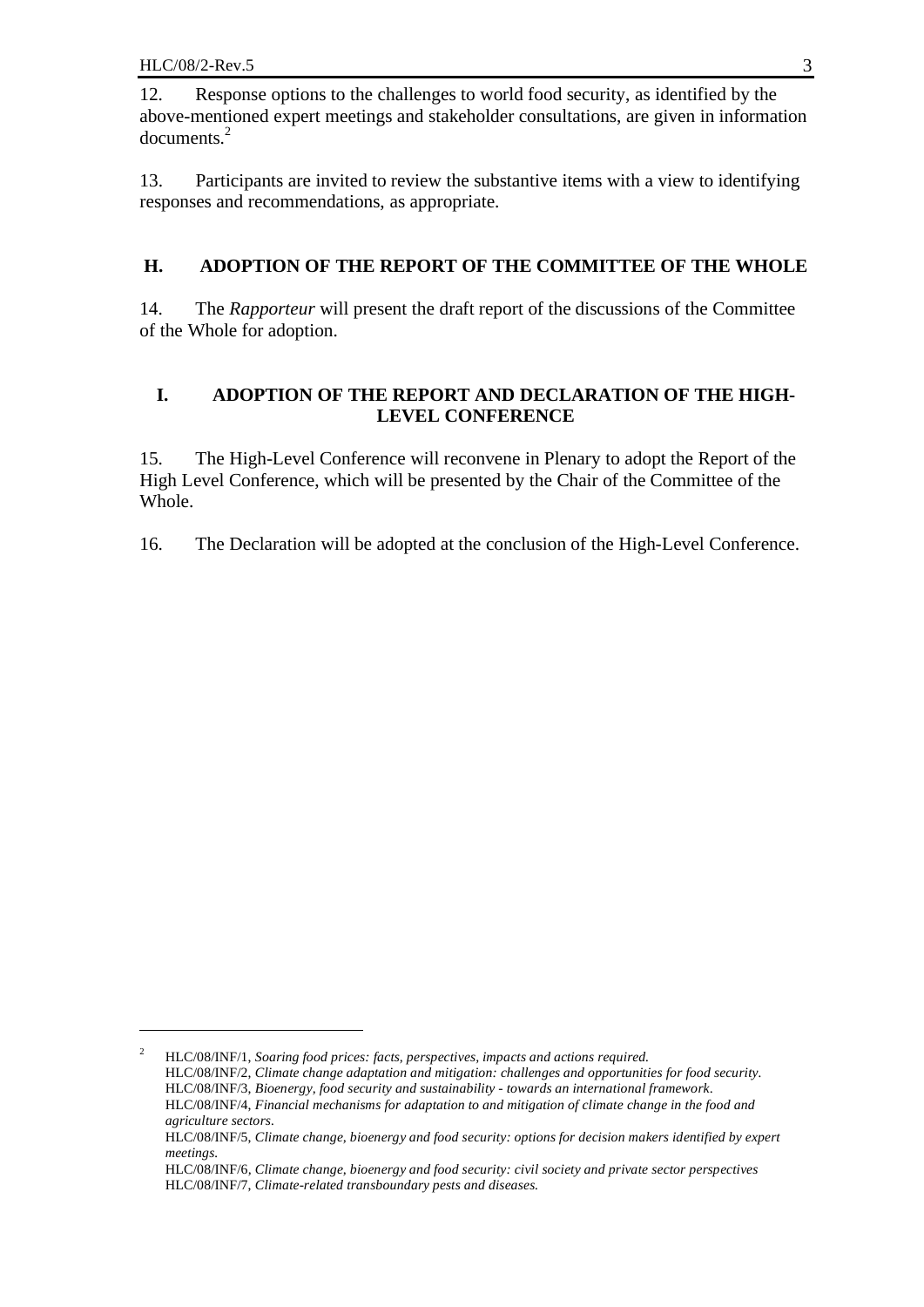### **APPENDIX**

# **HIGH-LEVEL CONFERENCE ON WORLD FOOD SECURITY: THE CHALLENGES OF CLIMATE CHANGE AND BIOENERGY**

# **FAO Headquarters, Rome, 3-5 June 2008**

# **PROVISIONAL TIMETABLE**

| Tuesday, 3 June 2008 |                                                                     |                                                                                    |                       |                                                                                         |  |  |  |
|----------------------|---------------------------------------------------------------------|------------------------------------------------------------------------------------|-----------------------|-----------------------------------------------------------------------------------------|--|--|--|
| Hour                 | Agenda<br><b>Item</b>                                               | <b>PLENARY</b>                                                                     |                       |                                                                                         |  |  |  |
| $9:00 - 10:00$       |                                                                     | <b>Inaugural Ceremony</b>                                                          |                       |                                                                                         |  |  |  |
|                      |                                                                     | Address by the President of the Republic of Italy                                  |                       |                                                                                         |  |  |  |
|                      |                                                                     | Address by the Secretary-General of the United Nations<br>$\overline{\phantom{0}}$ |                       |                                                                                         |  |  |  |
|                      |                                                                     | Message from His Holiness Pope Benedict XVI                                        |                       |                                                                                         |  |  |  |
|                      |                                                                     | Address by the Director-General of FAO                                             |                       |                                                                                         |  |  |  |
|                      |                                                                     | <b>Opening of the High-Level Conference</b>                                        |                       |                                                                                         |  |  |  |
|                      | 1                                                                   | Election of the Chair and Vice-Chairs and Appointment of the Rapporteur            |                       |                                                                                         |  |  |  |
|                      | $\overline{2}$                                                      | Adoption of the Agenda and Timetable                                               |                       |                                                                                         |  |  |  |
|                      | 3                                                                   | Establishment of the Committee of the Whole and other Arrangements                 |                       |                                                                                         |  |  |  |
| $10:00 - 13:30$      |                                                                     | <b>HIGH LEVEL SEGMENT</b><br><b>Statements by Heads of State and Government</b>    |                       |                                                                                         |  |  |  |
|                      |                                                                     | <b>Lunch Break</b>                                                                 |                       |                                                                                         |  |  |  |
| $13:30 - 15:00$      | <b>Private sector Forum</b>                                         |                                                                                    |                       |                                                                                         |  |  |  |
|                      | Civil society and non-governmental organizations Forum<br>$\bullet$ |                                                                                    |                       |                                                                                         |  |  |  |
|                      |                                                                     | <b>HIGH LEVEL SEGMENT</b>                                                          | <b>Agenda</b><br>item | <b>COMMITTEE OF THE</b><br><b>WHOLE (COW)</b>                                           |  |  |  |
| $15:00 - 18:00$      | $\blacksquare$                                                      | Statements by Heads of State and<br>Government                                     |                       | Opening by the<br>$\overline{\phantom{a}}$<br>Director-General                          |  |  |  |
|                      |                                                                     | Statements by Heads of UN agencies and<br><b>Bretton Woods institutions</b>        |                       | Statement by the<br>$\qquad \qquad \blacksquare$<br>Independent Chair of the<br>Council |  |  |  |
|                      |                                                                     |                                                                                    | $\overline{4}$        | Review of the draft text of<br>the Declaration                                          |  |  |  |